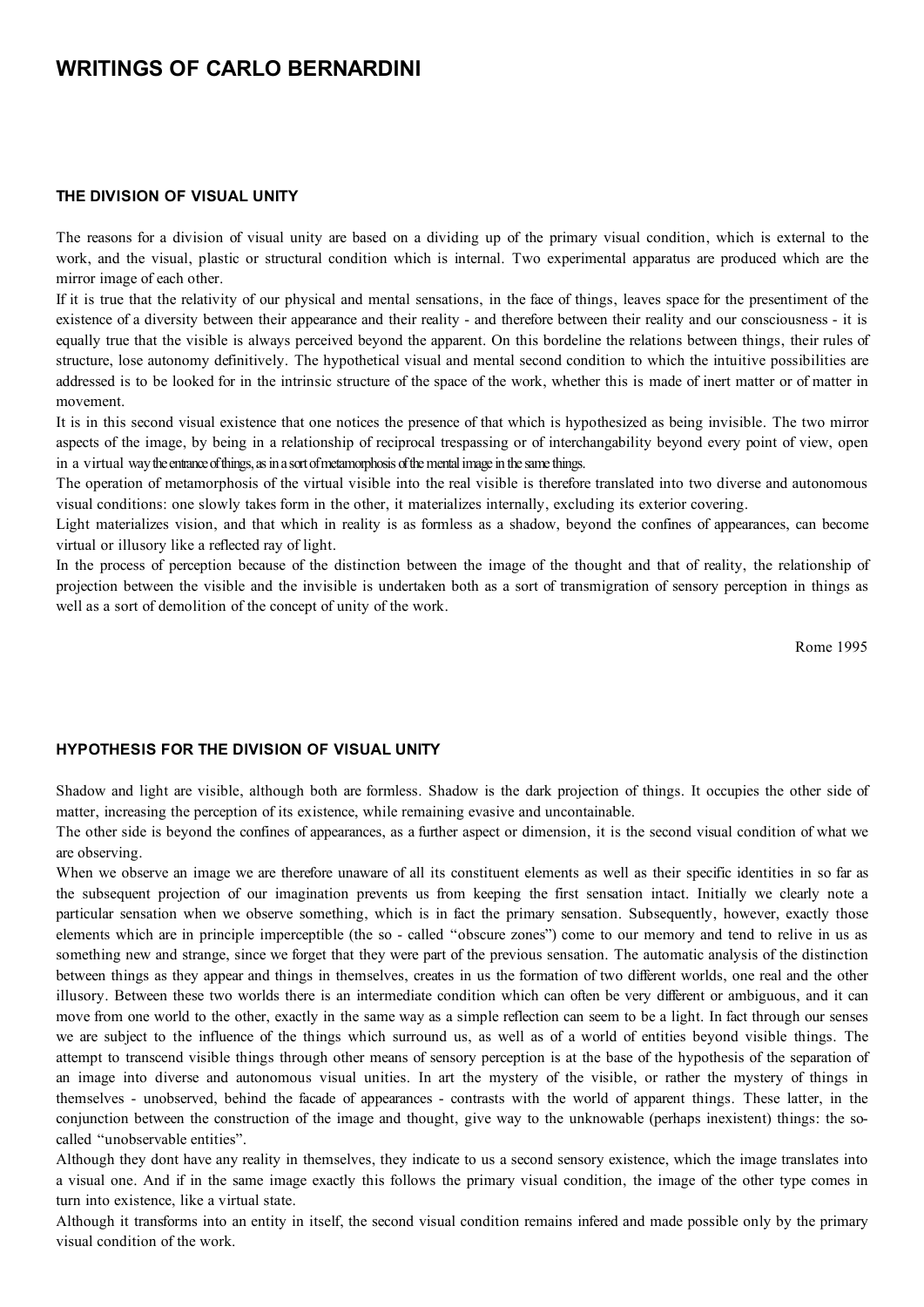The division of the visual unity makes itself transparent right on the imprint of the primary visual image. It is the result of a process of cleansing of the initial material, which happens at the level of consciousness, to arrive at a conceptual space which is no longer a representation of that which one imagines, but rather of that from which one imagines.

The image, therefore, is initially transfigured in the clarity of consciousness. Successively, however, the form of the intuition as an ulterior visual condition which the image projects beyond itself, becomes the pure voice of something which exists independently of consciousness.

Before projecting an image onto a surface one projects it inside oneself.

An image can become a kaleidoscope of itself. Its shape, as the spatial disposition of a structure organized in relation to its function, can only express itself. It can give life internally to things which do not exist externally.

But the ideal equilibrium between what is inside and outside will always evade our calculations; what we think we have found after much searching is there, ephemeral and mutable, ready to vanish into nothing.

Just as the secret entity of things and of their constituent parts remains unknown to us, so also in the eternal compromise between reality and illusion there will always be a mysterious nature, which accompaines us like our own shadow.

Rome 1995

# **PERMEABLE SPACE**

Design combines construction of the image with the thought that gives it origin. A perimetric design brings unity to the inner void and tends to concentrate the greatest force within it. However, this force in turn generates ambivalence, breaking into the margins of the space within the form.

Thus, on the basis of this ambivalence - this transformation of one reality into another - the concept of transmutation of an environmental, traversable space poises the viewpoint between two hypothetical positions, one internal, the other external; between one form of objectivity viewed from outside and another perceived from within.

The optical superimposition of lines traversing a space and lines running along the planes of the same space, viewed from a certain position, can produce two-dimensional visual conditions; as soon as the viewpoint shifts volumetric changes come about, generating mirror-image forms. Thus such changes can generate properties able to permeate a place.

A so-called "permeable" space can therefore be a virtual space tending to exert force on the limit of physical space. Alternatively, it will tend to enclose a real environment within an illusory volume. One seeks to break through the interior of the other. Here the perception of the eye may itself feel called into question, seeking the escape route from the limits of a form. Thus the idea of a permeable space becomes design on the transformation of the coordinates of physical space. If the line delimiting it apparently concentrates both volume and void, it can itself reverse those coordinates, the former giving way to the latter and vice-versa. It is as if volume were annihilated in a flat dimension while void acted as fulcrum to an illusory dimension. Thus we have a sort of space within space. There are two things alone that have in themselves a visible but immaterial property to approach this concept, namely light and shade. Shade can take shape on the surfaces of a physical space, or can fill the entire volume with darkness, but it cannot traverse it.

Thus only light remains.

Rome 2000

#### **BEYOND THE VISUAL THERE MAY BE NOTHING**

In the visual language between us and that part of us that emerges in image there is a no man's land whose secrets we endeavour to find out.

Experimentation seeks to open up an entrance and pass on: it is, as it were, a need for transformation that derives from the innermost being. Ultimately experimentation becomes a real constructive methodology aiming at endowing a work with form and function, and the technical procedure may be an unexpected discovery for the artist himself. The purely visual values inherent in surface, volume and space have now, at the present state of evolution in art, become an unprecedently open field for research.

In fact, such evolution derives from experimentation with the means available at the time, often developing as science combines with the force of ideas.

Today it is scientific evolution that drives society in the direction of a ceaseless dynamism subordinated to the laws of technology, which thus comes to occupy a prevalent space in the life of men. If art still seeks to conduct concrete discourse with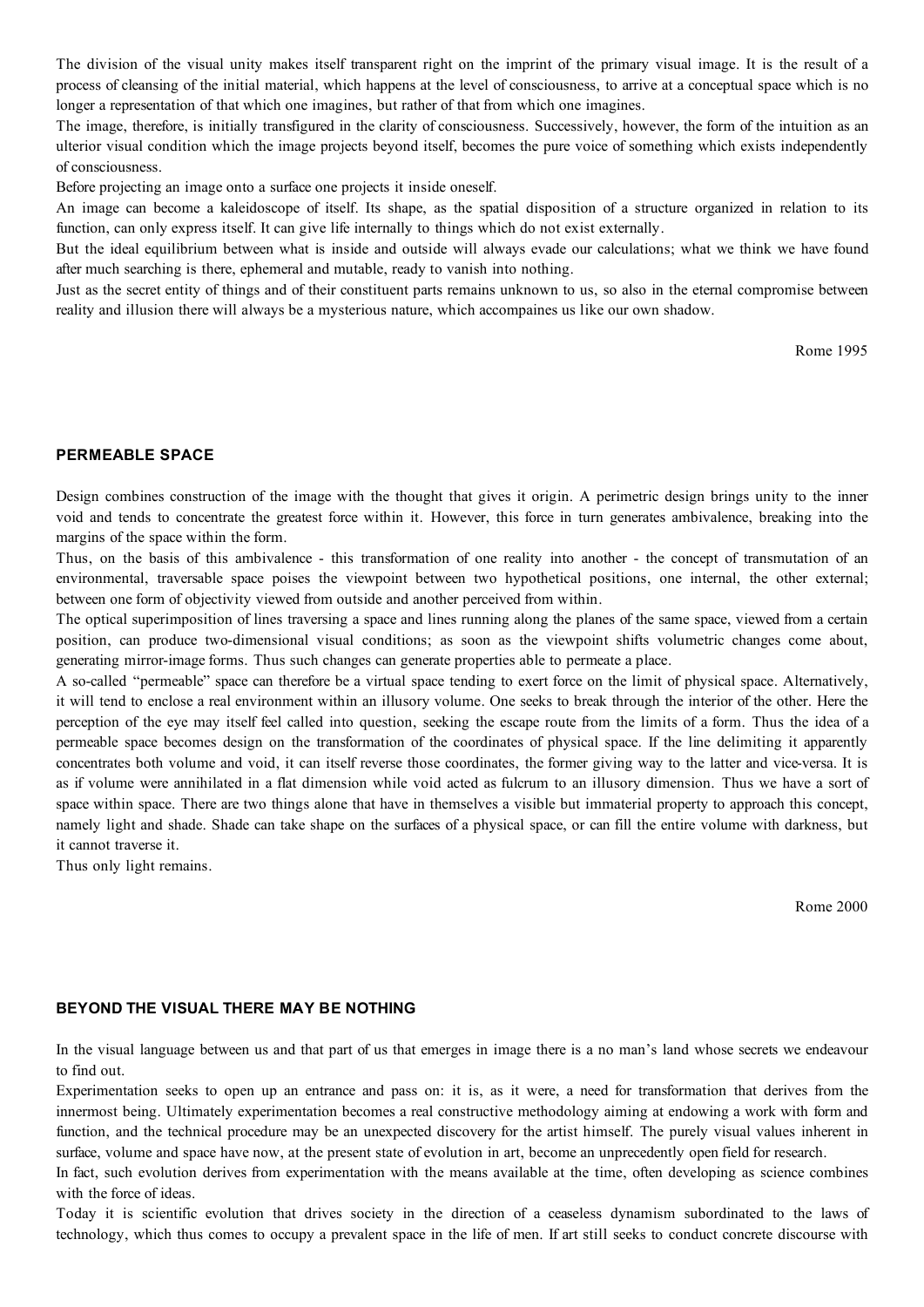people, it also opens the way to endeavour, rather than confinement in the ivory towers of yesterday's models. Indeed, art can anticipate the innovations of science, finding renewal while taking an autonomous view of their applications, using their systems and means in the course of the creative process. Its language can be seen to be authentic when the creative process looks to the future rather than the past.

Often, the works of art that are most difficult to identify but at the same time the most authentic are those ahead of the times, devoid of allusions to the past. If indeed the innovations of science can change our living conditions, contents expressed in art evoking or citing the past cannot. As the elements of surface, volume and space emerge themselves as the very pivots of experimentation, it appears a perfectly natural step to eliminate all implications of re-evocation from visual research.

It is precisely this encounter between logic and language that places the elements in relations of formal, structural and functional reciprocity.

In such conditions the intrinsic interest of the image does not, therefore, lie in metaphorical or allusive aspects, but solely in its purely visual value, beyond which there may be nothing.

Rome 2000

#### **SCULPTURE PROJECT**

"Division of visual unity" is a sculpture consisting of two independent visual units made up of two distinct sculptures: one in stainless steel visible by day, the other in optic fiber visible by night. The "division" project is also achieved through the perceptual mobility obtained with the possibility of entering into the sculpture itself, viewing it from inside and without. Both have a set viewpoint from which they can be observed in two-dimensional form – rhomboidal for the stainless steel sculpture, triangular for that in optic fiber, given the initial visual superimposition of the these two geometrical figures over all the other lines forming the sculptural structures.

As soon as any shift is made from that viewpoint, obtained only by closing one eye like a sort of monocular lens, the resulting duplication of lines transforms the space of both forms at the level of perception. The stainless steel sculpture emerging from a rhomboidal form gives way to multiplication in four triangles as the lines split apart: contained within this is the second sculpture in optic fiber, which begins with an initial triangular figure to double the lines and thus produce three rhomboidal forms.

Different perceptions of the two visual units can be obtained by moving about the sculpture, beginning with the primary (twodimensional) viewpoint and subsequently advancing a few meters to arrive at the two-dimensional viewpoint of the optic-fiber triangle.

Moreover, by entering the internal space from the opposite side all the other four geometrical figures deriving from the multiplication can be seen together yet distinctly.

By day the very faint visual structure of the unilluminated optic fibers conveys a sense of the form within the steel form, just as the latter conserves its presence by night thanks to the subtle reflections on the steel piping.

The empty space within the sculptural volume makes the work virtually transparent, so that the surrounding cityscape becomes visually involved in the composition.

As dusk gathers the form of light in optic fiber begins to emerge, gradually taking on more visual impact as the sculpture in steel slowly fades into the dark.

This process of form fading to give birth to other forms is of course reversed at sunrise.

Rome 2001

## **MENTAL DESIGN AND VIRTUAL VOLUME**

A two-dimensional visual image reduces the spatial totality of the three dimensions. Thus, a picture surface bears not only forms but also colours to underpin the spatial relations.

The surface then becomes the field upon which the illusory sensation of transition from the second to the third dimension is achieved.

In the space of an environment, on the other hand, the problem lies in conveying this sensation with light, which may be immaterial but nevertheless belongs to physical reality, and thus not truly comparable with the illusory element typical of painting.

In physics it is light that constitutes the principle of colour, and it is through its agency that the surface can become space, just as space can be transformed into surface.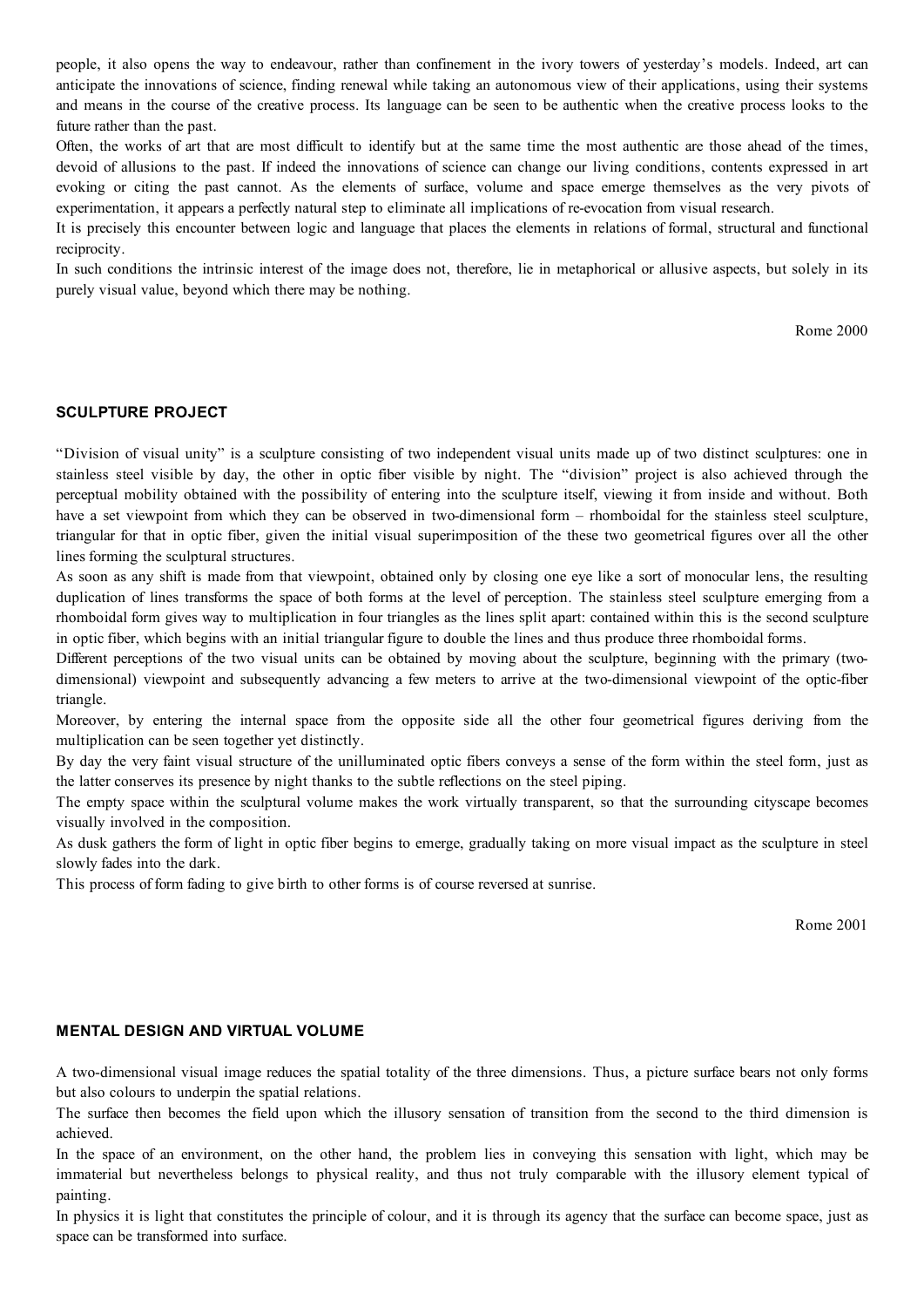Eliminating real lighting to transform the coordinates of a dark environment with design in light, surfaces and space can be integrated to become the architecture of a "mental space".Removed from the environment, light can thus be transferred solely to the "mental design" of this ulterior place.

Straight fibre-optic lines configuring in relation to the planes of an environment can create a dynamic field of taut forms with the appearance of slender surfaces.

A structured three-dimensional form whose volume can from one specific viewpoint be ascribed to a single, flat geometrical figure as the lines are optically superimposed will, from the opposite angle within the installation, go through a series of distinct geometrical figures.

It is precisely by dividing and destructuring the space in the environment that the internal relationship between these architectural and volumetric two- and three-dimensional units can split into the two visual units, autonomous and opposed. Darkness destroys visual space, and with it the existence of all chance effects due to real or artificial light in the environment in question. The precise mental design can therefore only be composed with strokes of light. It is not the installed form that adapts to the place, but the place that is transformed to accompany the image. The structuring of volume which, as we have seen, results from the occupation of physical space with a fine line of light, may at one and the same time appear as virtual space within environmental space or real space within illusory space.

While the technologies for illusory reproduction of the visible world in so-called virtual realities seem to be taking us into a future where real life finds substitutes even at the sensorial level, dissociated from the corporeal world, in the experimental visual arts the dividing line between external representation and mental conception can become so thin as eventually to disappear. Thought begins with visual sensations crystallising in the idea of synthesis.

Idea and artwork are thus in the material itself, or in its intrinsic transformation.

Rome 2002

#### **THE EXPERIMENTAL LINE OF LIGHT**

Light has the property of moulding our perception of things.

With its power to permeate our receptive capacities, modifying them, it can bring down the walls that close a space in and create a new space in its place.

A visual language based on an "immaterial" phenomenon like light leads our perception of space itself to the borderline between real and illusory, founding its key elements on pure experimentation and research within this logic.

The only path open to us in the free zone we encounter between ourselves and those aspects of ourselves that emerge in the visual language, and which we endeavour to interpret, is experimentation – the one way to enter a place for which we have no key.

Here advance is achieved when scientific research combines with an impelling need to transform ideas.

A visual language can locate through a medium lacking material quality the element essential for advance along the crest dividing our perception of the real state of things from the hypothetical or illusory state. It is precisely within this "free zone" that we can lose the perceptual coordinates of space, to rediscover them by breaching the limits of physical space and venturing into a second, hypothetical space. In the inner tension between the two – real space and thought space – one tends to penetrate and permeate the other; intercommunication between the two brings about the environmental transformation of perception.

Light can expand or generate space, whether or not there are walls or surfaces to delimit it.

Milan 2004

## **THE FOURTH DIRECTION OF SPACE**

The "Fourth Direction of Space" project was conceived in the first place with the aim of creating within a space a configuration of imaginary time in contrast to that of real time, generating a dialogue about light between technological means of expression like optic fibres and experimental videos on light.

The idea behind this is to create an interactive dynamic field of light, consisting of a fixed audiovisual installation in optic fibre enwrapping space like an illusory volume, within which abstract experimental videos on light are activated by sensors as the spectator moves about, projected between the walls and floor.

A dynamic field of light will be created based also on the perceptual mobility of light induced in the observer, and on the change in the coordinates of the perspectives in the architectural space.

"The Fourth Direction of Space" is in fact generated through the perceptual mobility deriving from the possibility of entering,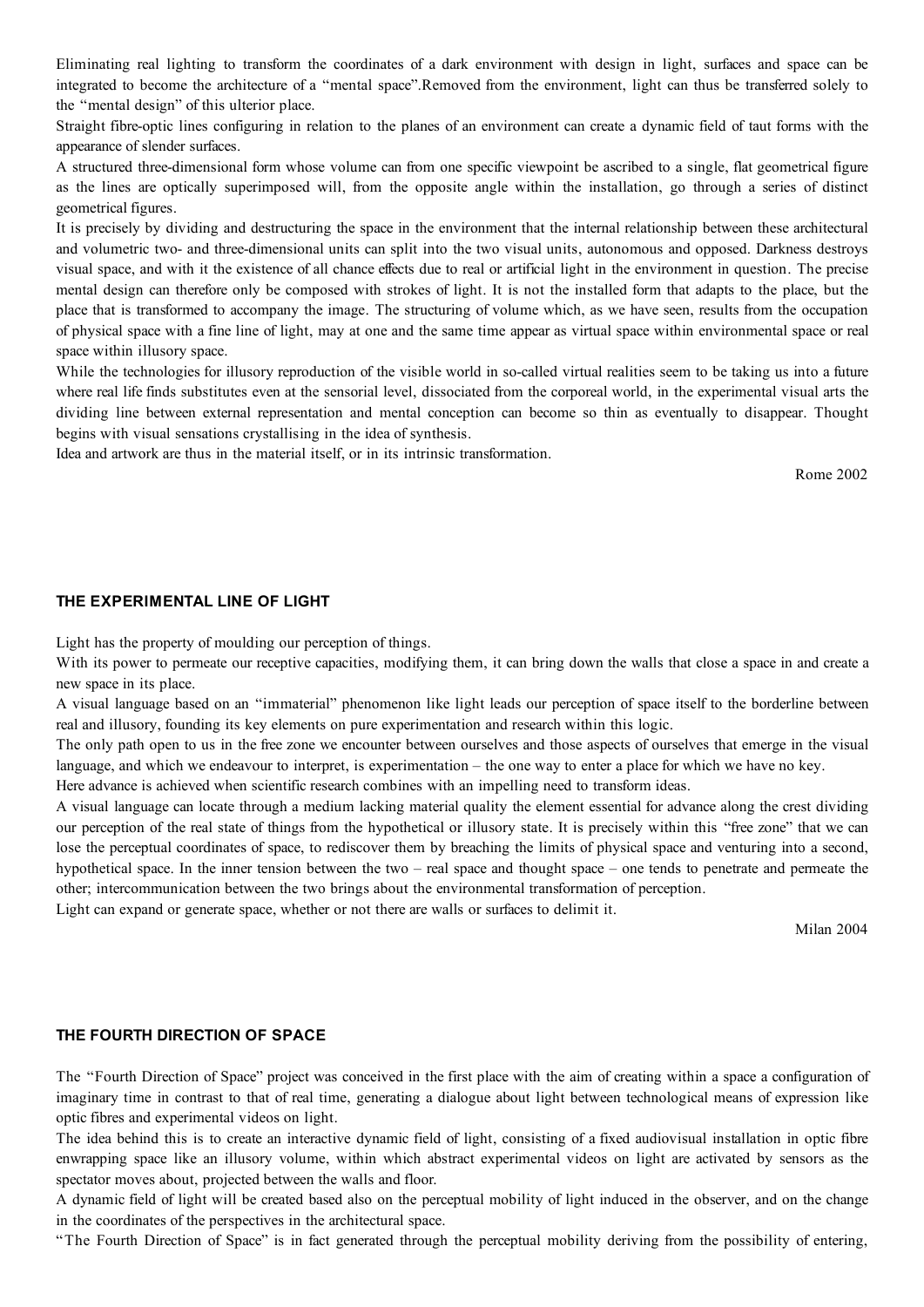initially, into the optic fibre installation itself, observing it both from outside and from the internal space through its own visual rhythm, and subsequently becoming involved in the dynamics of the videos, already established and independent of our will. Thus the concept of real time according to which we move within the installation interchanges with a sort of imaginary time, introduced by the movement and rhythm of the light as the videos come into play interactively when we move about in the environment.

The simultaneous sensory superimposition of the transformed perceptual coordinates of real space and perception of an imaginary time can bring about yet another hypothetical sense of change in the direction of space.

And so the fourth direction is hypothesised on the basis of the co-presence and duality in space of the two time entities.

Written by Carlo Bernardini and Manu Sobral, São Paulo, Brazil 2004

# **ANALYSIS AND PERSPECTIVES IN THE EVOLUTION OF LANGUAGE**

Visual art is subject to ceaseless changes and emotions both in appearance and in essence, in ideas and materials as in formal structures.

It has the property to transform our perception into thoughts and concepts through the transformation itself of visual form and material.

The work does not represent resolution or finalisation of language, but rather an experimental field for as yet unknown perspectives of the language itself, and thus of thought.

The initial randomness or imprecision of an experimental procedure can open up to us a new, functional system of language, and at the same time and ulterior visual reality in the place of the reality that had been hitherto foreseeable.

What we call a "second reality" or visual condition can be determined by the illumination of a particular place as "mental design" and consequent darkening of the other places, the places of the real.

The concept of reality is attacked and overthrown through the sheer force of the "second reality" project.

Attempts to copy or revive the imitation of reality lead only to fossilisation of the present in the language of the past.

When the authenticity of a material or an operating system is in close association with its time and gives expression to its force in that time, then it becomes difficult to revitalise the sense of it outside that time: hence the need to participate in the innovative process.

By contrast, the initiation impressed by new materials on the visual language generates the consequent evolutions in ideas and thought.

Innovative artists bring about these initiatory processes, while the others concentrate their efforts on maintaining the same processes, merely extending their duration in time.

Experimentation with the aim of renewing the language recreates the material or constructs a new identity for it through the paradoxical nature of forms.

Space and time have often combined around concepts of simultaneity and thus of "spatialization of time", thereby bringing about intersection between motionless static forms and dynamic forms with predetermined rhythms, within which the phases of perception are formed through successive stages of development accordingly with our free movements.

If the concept of spatialization of time thus becomes the paradigm for experimental research, then real and unreal, logic and imagination will come to constitute an unpredictable oneness. The uniform, progressive and apparently irreversible orders of reality can be overthrown, halted or reversed in parallel, simultaneous resolutions of movement, albeit with illusory distance between them.

Thus the perception of the simultaneity of different images disconnected in space actually creates this ambiguous state between space and time, between the physicality of things and mental processes, thereby provoking a rift in the inner relations between a multiplicity of visual units.

In the field of visual experimentation, and so in research in and evolution of contemporary art, on the basis of all the possibilities thus generated, the way can be opened up towards an organic system of respiration in the related space, like the rhythms of autonomous life.

Surfaces endowed with sensitivity, the interaction of light and the mediation of forms between the two and three dimensions can shift the range of language to the "non-material" elements, imperceptible, impalpable presences which thus trigger the mental processes performed within interactive systems.